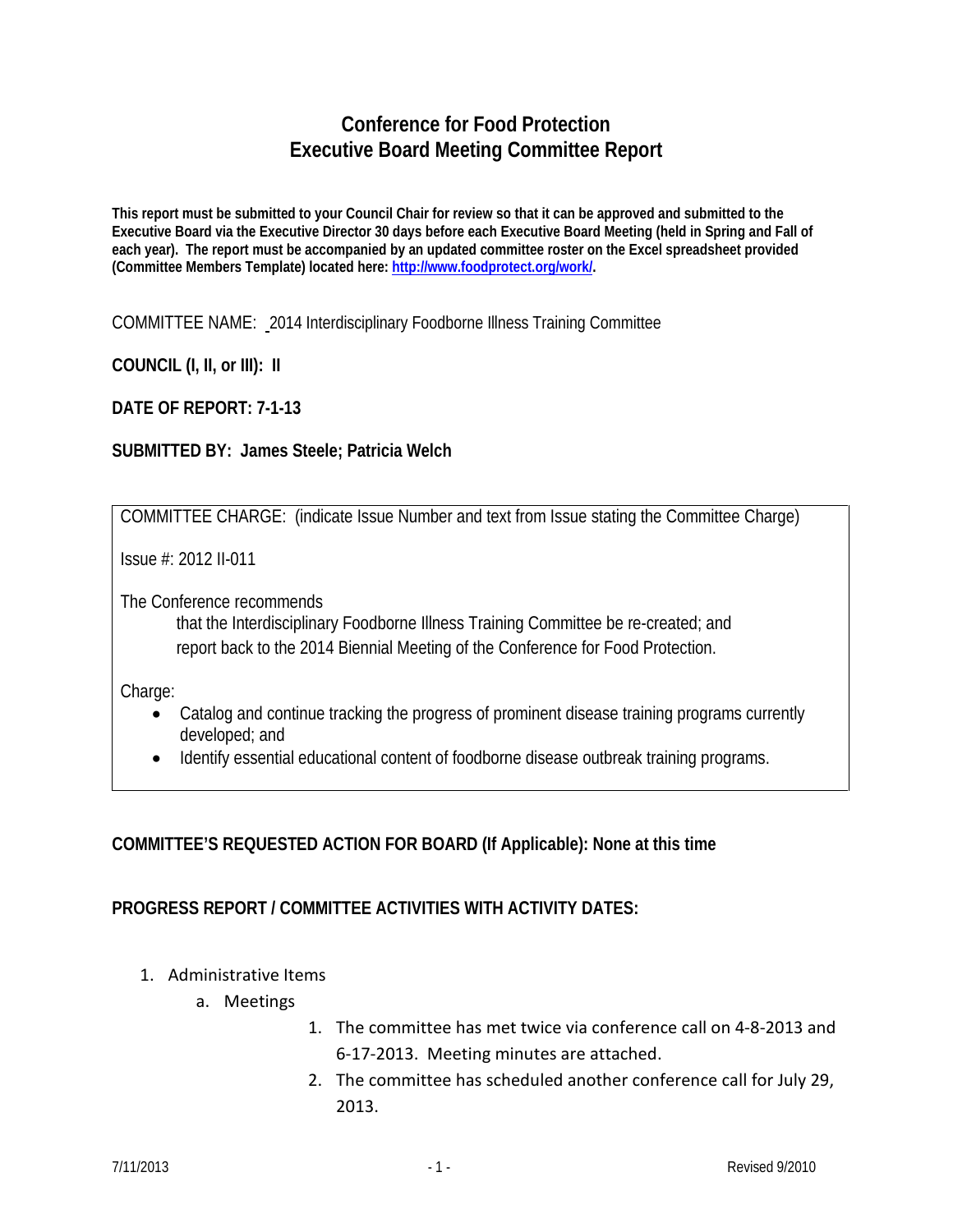- 2. Review of Committee Work
	- a. Chair relayed discussion with CFP representative P. Guzzle concerning the previously identified work stream and the possibility of completing the identified tasks within the required time frame, end of October 2013.
	- b. Chair wants to entertain a discussion regarding modifying and/or combining the work streams to meet timeframe and provide practical recommendation to Board.
		- i. This discussion re-visited the original charge for clarity
		- ii. All members expressed desire to provide very practical recommendation to CFP concerning an item or process they could use
		- iii. Committee decided charge of cataloguing materials has been previously completed. Our focus will be on item #2 of charge.
	- c. After much discussion Committee decided to look at currents documents that delineate best practices in foodborne illness outbreak programs and/or investigations. Committee did not want to re-invent the wheel, but make membership aware of what's currently available.
		- i. Membership listed the CIFOR (Council to Improve Foodborne Outbreak Reporting), IAFP ( International Association of Food Professionals) and RRT ( Rapid Response Teams) documents as a starting point for review
		- ii. Committee will review these documents, compare then and decide if we can recommend them as "best practice" documents.
		- iii. After much discussion, Committee agreed to focus on best practices and not certification because FBI program standards are not currently available.
		- iv. Committee will develop criteria upon review of documents submitted using three legged stool concept (environmental, epidemiology and laboratory participation), link to Standard 5 of the FDA Voluntary Retail Program Standards, FDA Manufacturing Program Standards and any industry standards (if available)
	- d. Committee will re-word and/or combine work streams to better address efforts and deliverables.
- 3. Action Items:
	- a. Committee will hold a conference call once per month to continue to work on charge
	- b. Committee will develop criteria to review resources as identified in section 4 of this report by July 31, 2013
	- c. Committee will review resources using established criteria by September 2013.
	- d. End result will be 2014 Interdisciplinary Foodborne Illness Training Committee to provide specific action oriented recommendations to CFP membership and Board.